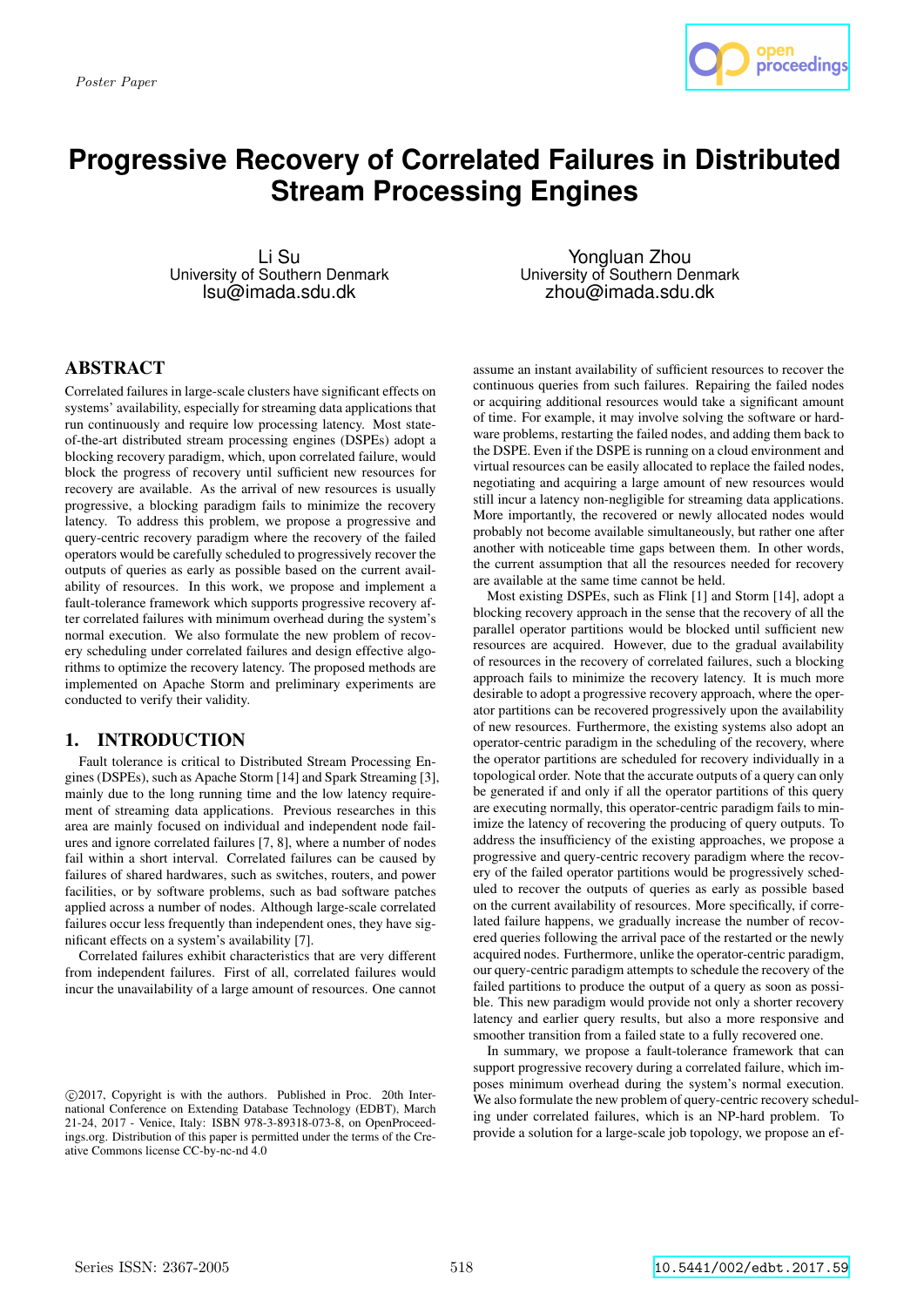ficient and effective approximate algorithm. We implement the recovery framework and the scheduling algorithm on top of Apache Storm, a popular and mature open-source DSPE and conduct multiple sets of experiments on Amazon EC2 to validate the effects of progressive recovery.

#### 2. RELATED WORK

Fault tolerance for DSPEs can be generally categorized into two types [9]: passive approaches and active approaches. Passive techniques include checkpoint [1], upstream buffer [6, 12] and source replay [14, 1, 2]. Active approaches [4, 5, 13, 12] employ hotstandby replicas to achieve faster failure recovery with higher resource consumption. The mainstream DSPEs, such as Samza [2], Flink [1] and Storm [14] adopt source replay and checkpointing techniques. Our checkpointing scheme is similar to the one used in [1]. Both the works in [6, 12] combine checkpointing and upstream buffer to achieve fault tolerance as we do in this work, while missing the optimization for recovery scheduling makes them not suitable for progressively recovering large-scale correlated failures. [13] presents a framework to combine both active and passive techniques to maximize the accuracy of the fast tentative query outputs in correlated failure. Different from [13], which mainly focuses on optimizing resource assignment to improve the quality of tentative outputs, our approach focuses on progressive recovery that minimizes the latency of completely recovering correlated failures, which is orthogonal to the problem studied in [13].

## 3. PRELIMINARIES

As in most of the mainstream DSPEs, such as Storm [14] and Samza [2], we model a data tuple as a  $\{key, value\}$  pair, where the default format of the key is string and the value is a blob that is opaque to the system. The execution plan of a query consists of multiple operators, each of which contains a user-defined function and can subscribe the output streams of other operators. An operator can be parallelized into multiple operator partitions that have identical computation logic defined by the user-defined function of the operator. Each input stream of an operator is split into a set of key groupings based on their keys. A union of the same key grouping from each of the input streams of an operator would form the complete input of an operator partition, which is also referred to as partition for simplicity throughout this work.



Figure 1: An example topology which consists of two queries  $Q_1$  and  $Q_2$ , whose operator sets are  $\{O_1, O_2\}$  and  $\{O_1, O_3\}$ , respectively.

By denoting the operator partitions as vertex and data streams between the operator partitions as directed edges, the execution plan of a query can be abstracted as a directed acyclic graph (DAG). Figure 1 depicts an example DAG. The computation states, input and output buffers for each partition are maintained separately from each other. The output stream of an operator can be shared by the execution plans of multiple queries. Therefore, the DAGs of queries are connected by the shared vertex. We refer to the topology that is composed by all the queries which are concurrently running within the DSPE as the global topology. A user-specified priority, which is denoted as a numerical value (set as 1 by default), is assigned to each query within the topology

#### 4. FAULT TOLERANCE

In this section, we present the fault-tolerance framework that supports progressive recovery and some implementation details.

Checkpointing We use punctuations to trigger checkpointing in partitions and synchronize the progress of checkpoints. Punctuations are generated periodically and inserted into the source streams in a broadcasting fashion. On receiving the punctuations with the same sequence number from all the input streams, a partition starts the process of checkpointing and then broadcasts this punctuation to its downstream neighboring partitions. As the punctuations are not arriving simultaneously, data items arrive after the punctuations must be buffered before the checkpoint is done. Assuming that the last checkpoint of a partition is triggered by punctuation  $P_{k-1}$ , tuples from  $S_i$  which are received after  $P_k$  will be stored in the input buffer. After receiving  $P_k$  from all the input streams, the partition generates a checkpoint that stores its computation state and then acknowledges the coordinator. The coordinator tracks the checkpointing progress of the whole topology. Once the coordinator is acknowledged that all the partitions have completed checkpointing for punctuation  $P_k$ , it knows that a global synchronized checkpoint of the entire topology for  $P_k$ , denoted by  $cp(P_k)$ , is generated.

Adaptive Buffering. Source buffering is a widely adopted faulttolerance technique in DSPEs. With source buffering, the system buffers the source data of which the processing state have not been included in the latest global checkpoint. In other words, when a global checkpoint of the entire topology is completely made, we can trim the source buffers by removing those source data whose processing are already reflected in the global checkpoint. It is important to note that the buffers for failure recovery differ from the buffers used in data transfer. The latter can be easily trimmed whenever the data are transferred to the downstream nodes. Due to its simplicity and low overhead, the source buffering approach is widely adopted in most existing operational DSPEs, including Storm [14], Flink [1] and Samza [2]. Upstream buffering is another bufffering technique that requires each partition to buffer its own output until a global checkpoint is made. Due to its high overhead during normal execution, this approach is not used in most mainstream DSPEs.

However, source buffering cannot support progressive recovery, because whenever we need to recover the state of a partition, we have to replay the buffered data from the sources till the current partition. Only recovering a part of the failed partitions makes little sense because the recovery of any remaining one would require to redo the whole recovery again. This means the recovery progress should be blocked until there are sufficient resources to recover all the failed partitions. To solve the above problem, we adopt an approach, called adaptive buffering, which would only incur overhead during failure recovery. With adaptive buffering, we only buffer at the sources during normal execution. Once a burst of multiple node failures is detected within a time window, all the partitions except for the sinks would buffer their outputs to support progressive recovery. These output buffers are turned off when a new global checkpoint is completely created, which indicates the correlated failure is completely recovered.

Figure 2 presents an example of adaptive buffering. Before failure is detected, only the partition in the source operator (i.e.,  $p_1$ ), has output buffer. When partitions  $p_3$ ,  $p_4$ , and  $p_5$  are detected to be failed, at timestamp  $ts_1$ ,  $p_3$  and  $p_4$  are restarted and the output buffer is turned on in partition  $p_2$  and  $p_3$ . At  $ts_2$ , after  $p_5$  is restarted, it will first process the output buffer of partition  $p_3$ . After all the partitions are recovered, output buffer is turned off in the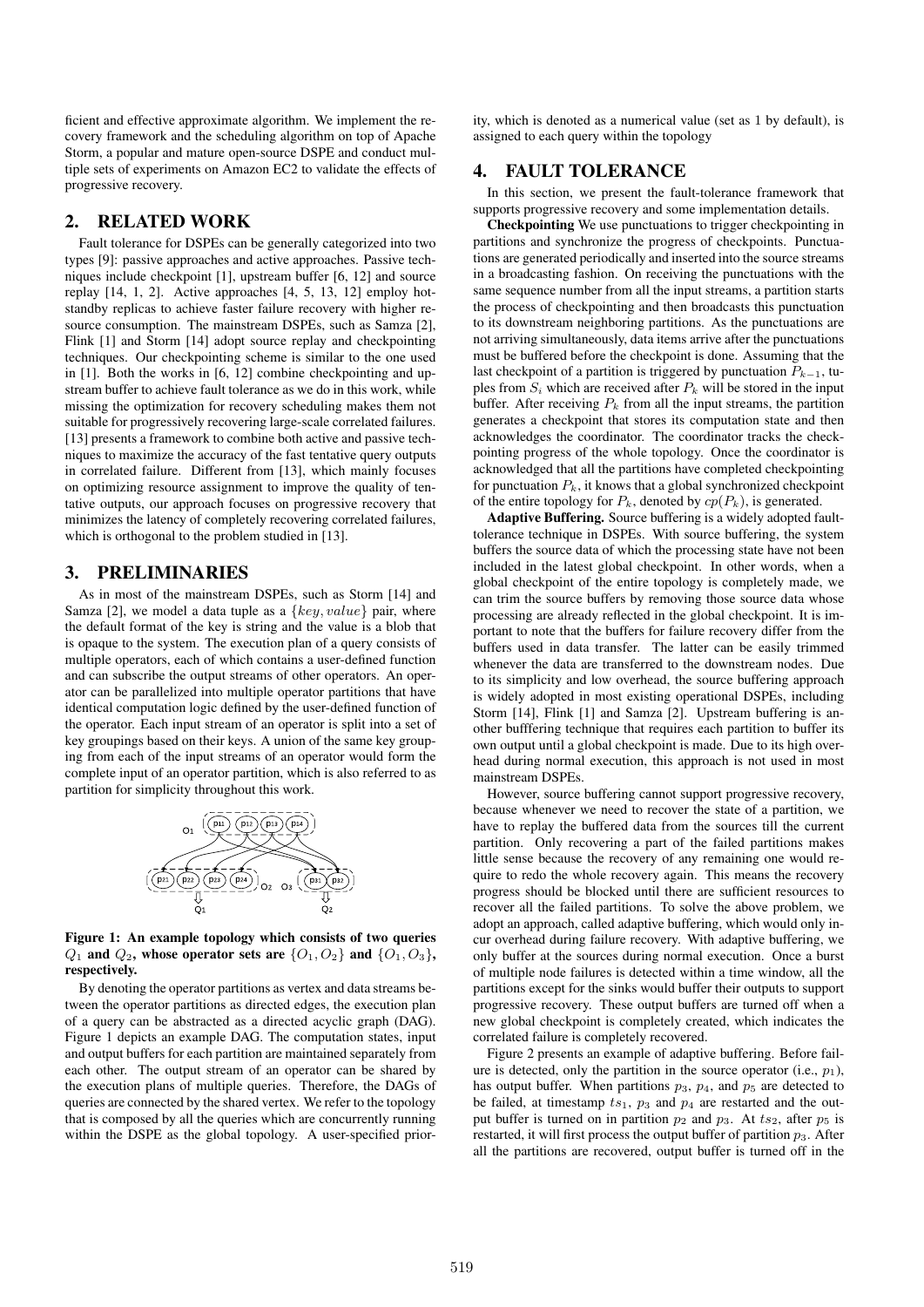

Figure 2: An example of adaptive buffering.

non-source partitions, only the output buffer in  $p_1$  is preserved.

Progressive Recovery. Once failure is detected, assuming that  $P_k$  is the punctuation of the latest successful global checkpoint, the failed partitions are restarted and the states of the whole topology are restored or rollbacked with checkpoint  $cp(P_k)$ . The system would switch to the progressive recovery mode if the total number of failed nodes is higher than a threshold within a specific time window, otherwise it would simply use the blocking recovery method. With adaptive buffering, the output buffers in all the partitions are now turned on and the input data with a greater sequence number than  $P_k$  will be replayed from the sources. These output buffers could be used to resume the progress of the failed partitions that are recovered when new recovery resources arrive.

Note that node failures may not occur simultaneously during a correlated failure. In other words, it is possible that additional failures could be detected before the current recovery is completed. With the adaptive upstream buffers, instead of rolling back the states of the whole topology to  $cp(P_k)$  again, we only restore the states of the newly failed partitions with  $cp(P_k)$  and replay the data buffered in their upstream neighbors. However, as the progress of the newly restored partitions fall behind their downstream neighbors that have been recovered, the downstream may receive duplicated tuples and therefore have to perform duplicate elimination to guarantee exactly-once processing.

However, for a partition  $p_i$  with multiple input streams, as the tuples from different upstream partitions may arrive in different orders,  $p_i$  may produce outputs in different orders across different replays. To solve this problem, we enforce Order-Preserved processing during recovery to ensure that  $p_i$  processes its input in an identical order across different replays. The order-preserved processing is turned on in the beginning of the recovery. The source-buffered data would be divided into mini-batches and each partition attaches a local sequence number that increases monotonically to each of its output tuples. For a partition  $p<sub>i</sub>$ , tuples within the same batch are stored in its input buffer. When it receives all the data from a batch from all its inputs,  $p_i$  starts processing these data from each input stream in a predefined round-robin order. In this way, the order of the output data are guaranteed to be identical across multiple replays. With order-preserved processing, the downstream of  $p_i$ can skip duplicate tuples by checking the sequence numbers of tuples from  $p_i$ . After the recovery is completed, the order-preserved processing will be turned off together with adaptive buffering.

Implementation. We implement our system on Enorm [11], which is a distributed stream processing system built on Apache Storm [14]. In our system, a special bolt, called control bolt, is automatically generated and appended to the user-submitted job topology. The responsibilities of the control bolt include collecting workload statistics and handling node failure. The fault tolerance coordinator in the control bolt detects node failures by checking their heartbeats in ZooKeeper. Upon a failure is detected, the coordinator calls the optimization algorithm presented in Section 5 to schedule failure recovery following the pace of acquiring new resources. The control bolt is stateless, if failed, it will be restarted by Nimbus in Storm on another node and the interrupted recovery

scheduling will be resumed.

#### 5. OPTIMIZING RECOVERY PLAN

In this section, we define the problem of optimizing the recovery scheduling and present an outline of our optimization algorithm. Given a global topology  $T$ , we denote the resource consumption of operator  $O_i$  in T as  $C_i$ , the parallelization degree of  $O_i$  as  $m_i$ and the resource consumption of  $p_{ij}$ , the *j*th partition of  $O_i$ , as  $c_{ij}$ . We have  $C_i = \sum_{j=1}^{m_i} c_{ij}$ . Queries can be assigned with priorities according to their importance and  $Q_i$ 's priority is denoted by  $prt_i$ .

If the amount of available resources is not enough to recover all the failed partitions of a correlated failure, we have to select a subset of the failed partitions for recovery. Whenever a set of new nodes are available, a set of failed partitions will be scheduled for recovery, which is referred to as a partial recovery plan. A failed query is called recovered if and only if all of its failed partitions are recovered. We present a formal definition for the problem of optimizing recovery plan as follows:

RECOVERY PLAN OPTIMIZATION*: For a global topology* T*, a set of failed queries* QS*, and the amount of computation resources* R *available for failure recovery, choose a subset of the failed operator partitions for recovery such that the sum of the priorities of the recovered queries is maximized.*

The RECOVERY PLAN OPTIMIZATION problem is NP-hard, as it can be reduced from the Set Union Knapsack problem, which has been proved to be NP-hard [10]

Considering that operators can be shared by multiple queries, it is natural to prioritize recovering the queries whose operators are shared by more queries. Furthermore, as the failed queries have various recovery costs and priorities, we should consider the profit that can be achieved by using per unit of resource while generating the recovery plan. Taking the above two factors into consideration, we define *Profit Density*, referred to as  $PD_i$ , of query  $Q_i$  and use it to rank the recovery priorities of the failed queries.  $PD_i$  is calculated as follows:

$$
PD_i = \frac{prt_i}{\sum_{k} O_k \in Q_j} \frac{C_k}{\frac{C_k}{f_k}}
$$

In the above equation,  $C_k$  is the cost of recovering the failed partitions in operator  $O_k$ ,  $f_k$  is the frequency that  $O_k$  is shared by the other failed queries. The approximate optimization algorithm starts by calculating the profit density of each failed query. The failed queries are put into a list and sorted in descending order according to their profit density. Next, the list is traversed from the beginning to find the query,  $Q_i$ , whose recovery cost is smaller than the amount of currently available resources. The failed partitions belonging to  $Q_i$  will be put into the recovery plan. The profit density of the other failed queries will be updated and the list of failed queries are re-sorted. The above loop continues until the resource constraint is reached. The time complexity of this algorithm is  $O(N^2 \cdot log M)$ , where M is the number of the failed queries.

#### 6. EVALUATION

All the experiments are conducted on Amazon EC2 using the m3.large instance. We use a real data set consisting of 569,382 tweets crawled from Twitter, which are repeatedly emitted in order into the source operator to emulate a long-standing application.

To explore the time of attaching new nodes to a cluster on a cloud platform, e.g., Amazon EC2, we conduct experiments to record the time interval between when the instance acquiring is started and when the newly attached node is ready to host processing task. We collect in total 180 samples and present their distribution in Fig-